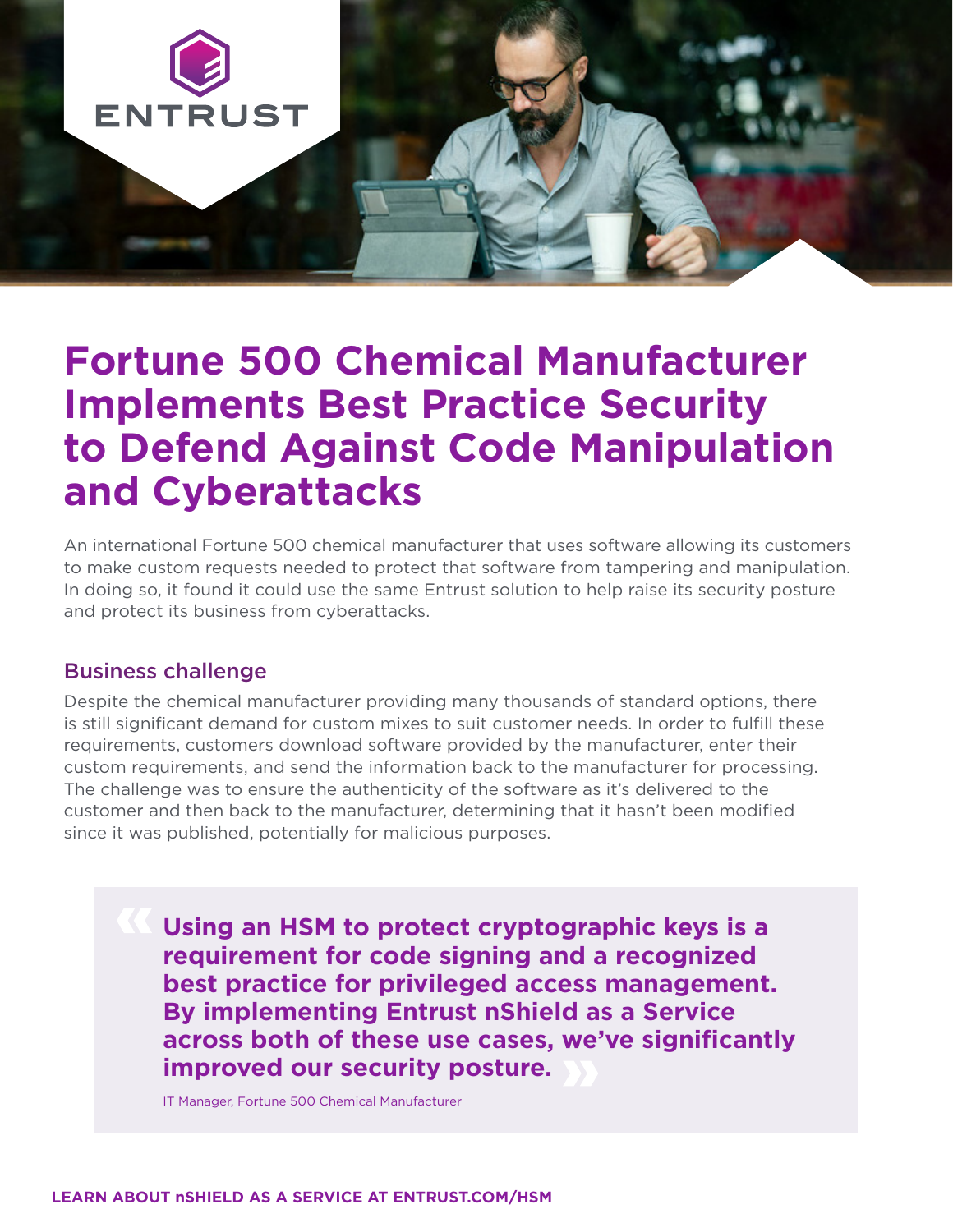# Technical challenge

Code signing is a recognized method of identifying software and assuring users of the code's origin and that it has not been tampered with since publication. Digital signatures provide a proven way to establish authenticity and expose any attempt to tamper with the code, protecting endusers from cybersecurity dangers such as advanced persistent threats (APTs). All modern operating systems look for and validate digital signatures during software installation and provide warnings about unsigned code. However, the security provided by a digital signature is directly related to the measures taken to protect the cryptographic keys on which they are based.

Like virtually every IT department, the chemical manufacturer's IT department was resource-constrained. This meant the solution would need to be a centralized system that was easy to implement and manage. In addition, the company was in the process of moving much of its IT infrastructure to the cloud, so it required a cloud-based solution.

# Solution

The chemical manufacturer deployed Entrust Code Signing Gateway together with Entrust nShield® as a Service Hardware Security Modules (HSMs).

For an organization that needed an enterprise-grade, controlled software signing approval process, the Entrust Code Signing Gateway provided a range of flexible and centralized workflow automation functions that helped the chemical manufacturer meet its strong security requirements.

The Code Signing Gateway manages authorization workflow, accepts requests, notifies approvers via email, manages time-outs, acknowledges approvals, logs activity, and delivers signed code to the staging area.

Entrust nShield as a Service uses cloudbased HSMs to protect the private key used to sign the code, providing a root of trust. The signing keys reside in the FIPS 140-2 certified HSMs and are mapped to multiple signing profiles that can be created in the Code Signing Gateway. This prevents the potential loss of valuable signing keys – the keys to the code's authenticity and integrity.

The Code Signing Gateway integrates with Microsoft Active Directory to provide user authentication and manage approval groups. It can be accessed through a traditional web-based portal or through a RESTful API, allowing integration into automated build process or customer workflow engines.

The Entrust Code Signing Gateway is customized for each customer's unique environment by the Entrust professional services team.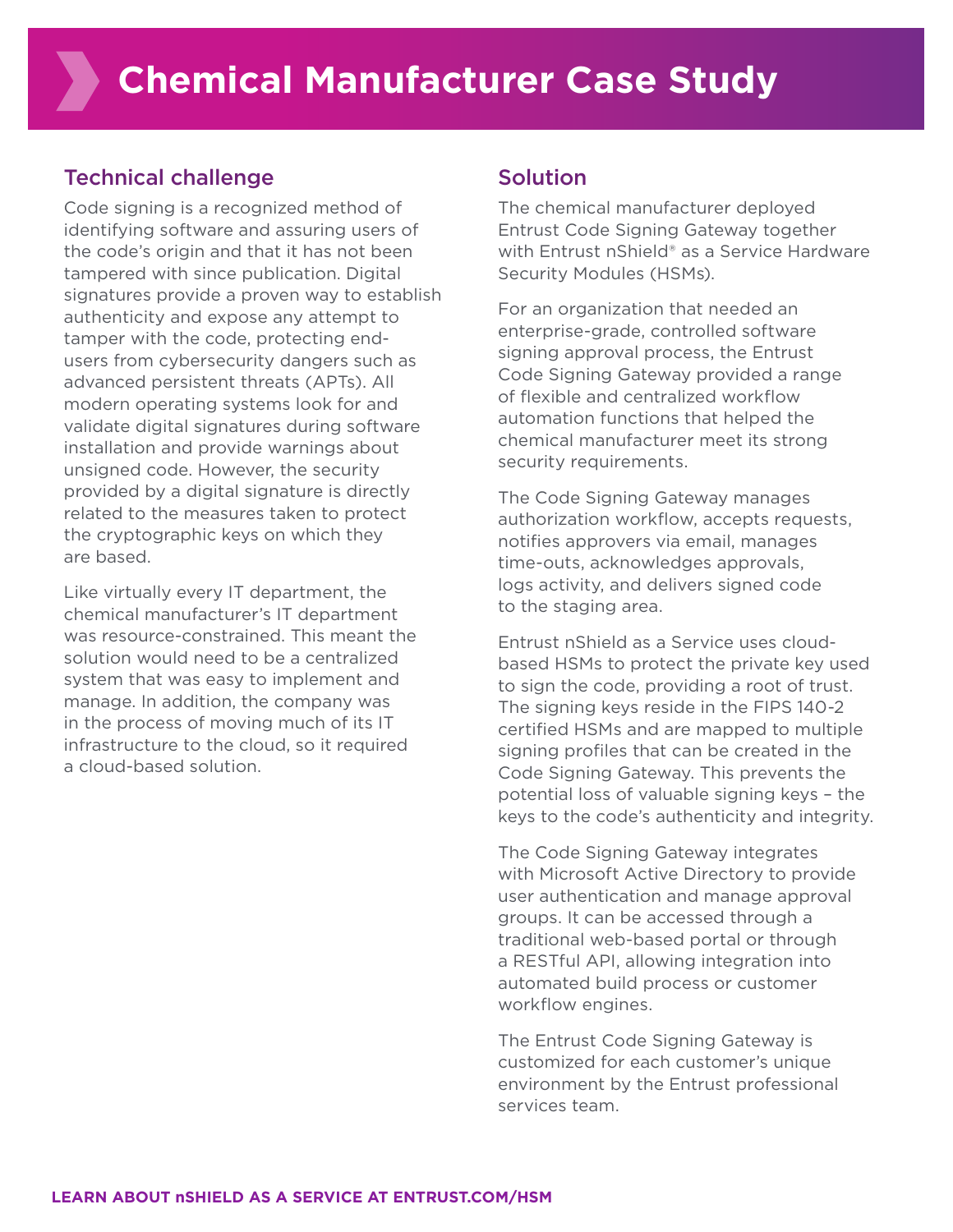# Protecting against cyberattacks

As a large, international enterprise with many employees, consultants, and contractors – all needing to access the company's data – how do you ensure they can do so without compromising the security of that data? As one IT manager for the company notes, "For a large organization, security is a big issue, and getting hacked is a big problem. It's a big reputation issue. It's a big image issue. So, we need to protect both our customers and ourselves."

The chemical manufacturer was working with HashiCorp, an Entrust technology partner, to deploy privileged access management (PAM) tools to authorize, manage, and audit account and data access by specific users and applications. PAM tools allow customers to:

- Protect privileged credentials within a secure, encrypted vault
- Limit access to specific systems based on the user's role
- Grant access for a specified time period and automatically revoke it on expiration
- Monitor and audit each privileged activity

HashiCorp Vault manages and protects sensitive data by securing, storing, and tightly controlling access to tokens, passwords, certificates, and encryption keys for protecting secrets and other sensitive data. The security foundation of HashiCorp Vault is the encryption and decryption of secret assets with the master key protected by an Entrust nShield HSM.

Having already deployed Entrust nShield as a Service to secure its code signing requirements, the chemical manufacturer was able to deploy the same Entrust HSM service to provide a robust root of trust to its HashiCorp Vault PAM solution.

**For a large organization, security is a big issue, and getting hacked is a big problem. It's a big reputation issue. It's a big image issue. So, we need to protect both our customers and ourselves.**

IT Manager, Fortune 500 Chemical Manufacturer